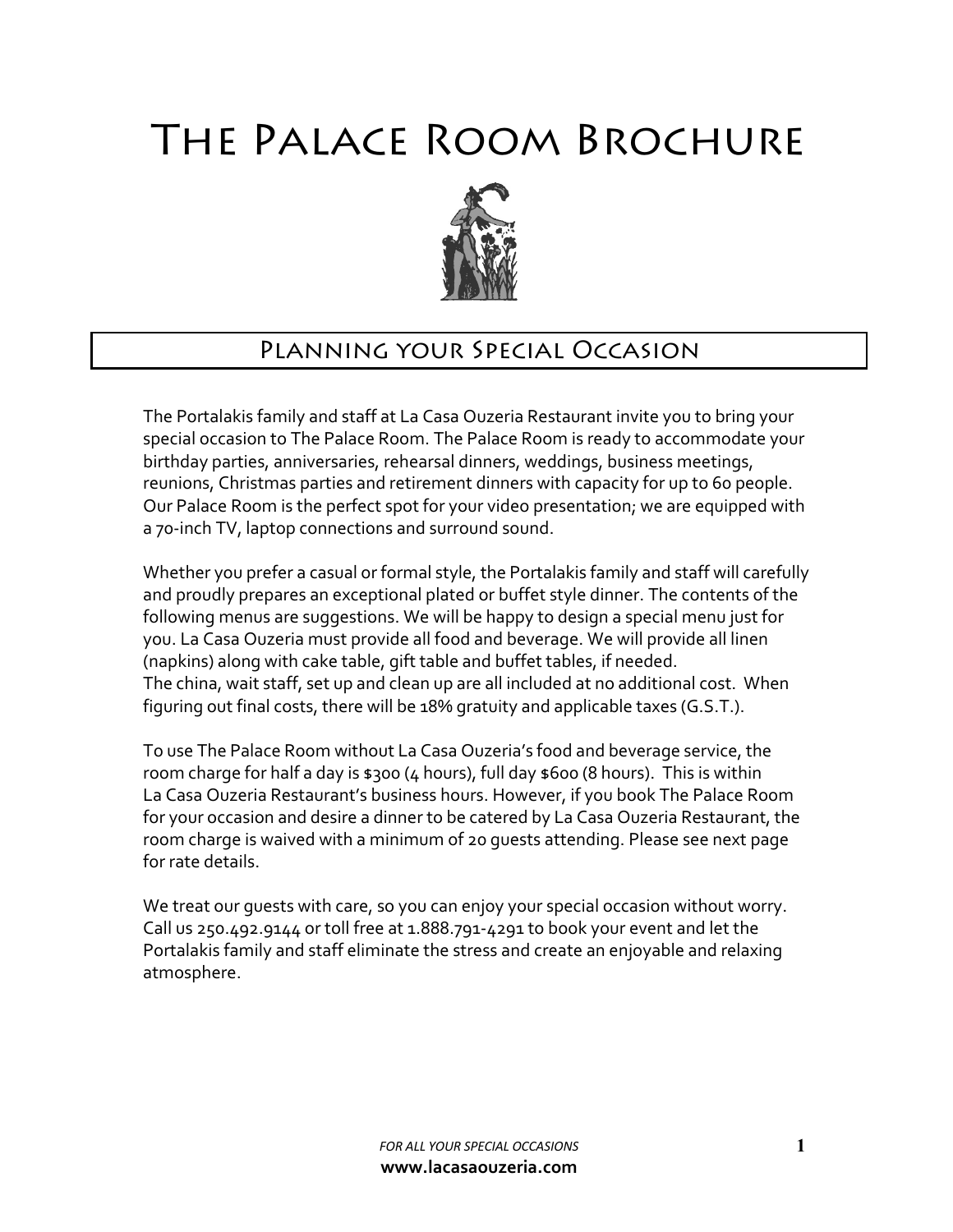# **the rental fees of the Palace Room**

- 20 or more guests the fee for the Palace Room is waived.
- 10-19 guests the fee for the Palace Room is \$200 plus G.S.T.
- 1-9 guests the fee for the Palace Room is \$300 plus G.S.T.
- \$22 for a pot of coffee or tea (includes creamers and sugar) plus G.S.T.

During the month of December (Christmas party season) and or any month to reserve exclusivity of thePalace Room your party must consist of 40 or more guests.

Please note prices subject to change without notice. A credit card or check will be required to secure the Palace Room.

If you would like the room to set up a certain way or require any special equipment, please notify the coordinator.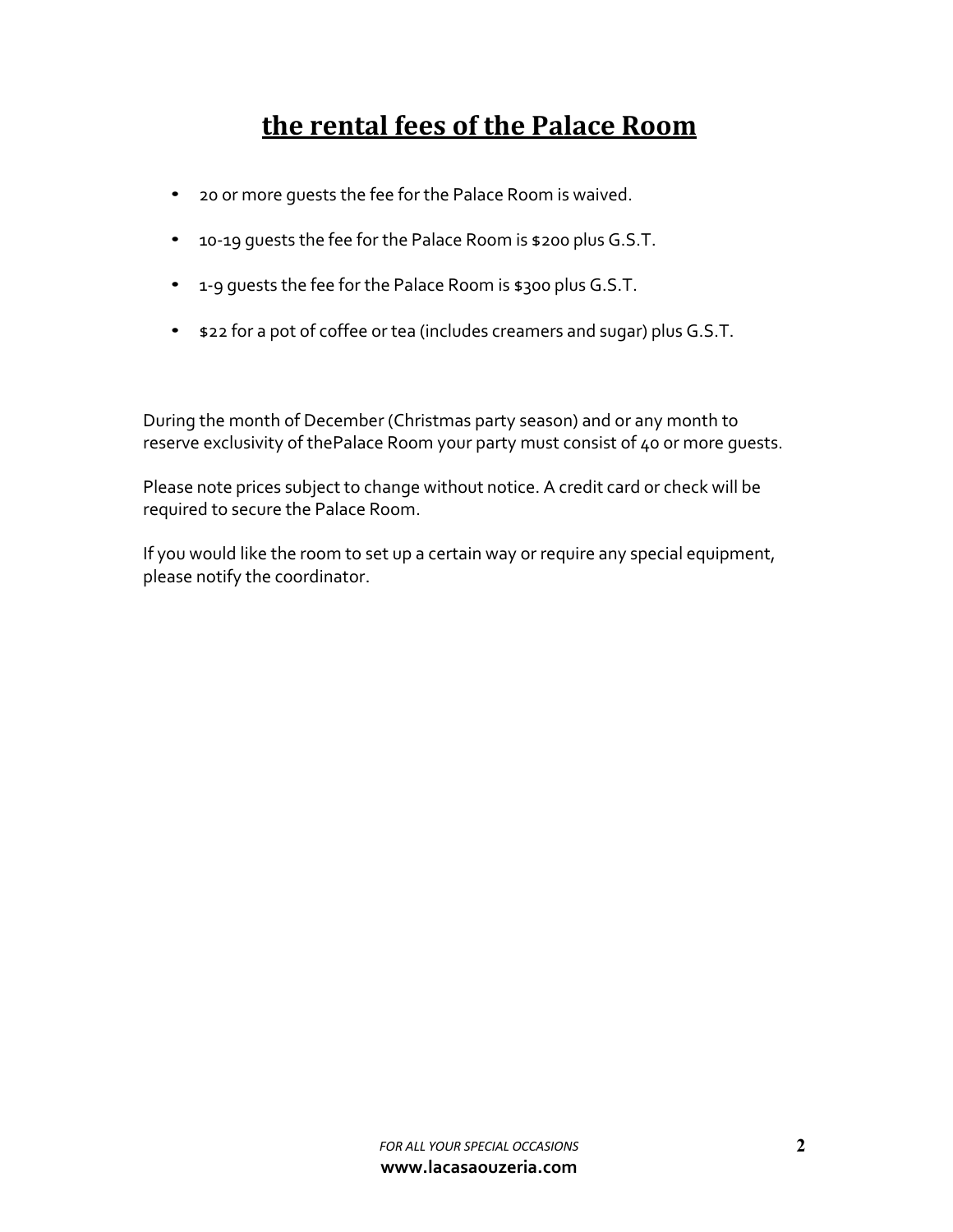

## Event Information

Please fill out the following information to confirm your date for the event. You may e-mail (info@lacasaouzeria.com ), drop off, or mail completed form.

|                                                                        | DATE OF EVENT: NUMBER OF GUESTS:                                                |  |
|------------------------------------------------------------------------|---------------------------------------------------------------------------------|--|
|                                                                        | COMPANY NAME: University of the COMPANY NAME:                                   |  |
|                                                                        | ADDRESS: CITY: CITY:                                                            |  |
|                                                                        |                                                                                 |  |
|                                                                        |                                                                                 |  |
|                                                                        | WORK PHONE: CELL PHONE:                                                         |  |
|                                                                        | HOME PHONE: FAX: FAX:                                                           |  |
|                                                                        |                                                                                 |  |
| DEPOSIT BY: CHECK, CASH OR CREDIT CARD: (CIRCLE ONE)                   |                                                                                 |  |
|                                                                        | CREDIT CARD NUMBER: EXP DATE:                                                   |  |
| Last 3 digits back of C.C.                                             |                                                                                 |  |
|                                                                        | ALL DEPOSITS ARE NONREFUNDABLE AND WILL BE PROCESSED UPON RECEIPT OF THIS FORM. |  |
| FINAL PAYMENT WILL BE MADE BY: CHECK, CASH OR CREDIT CARD (CIRCLE ONE) |                                                                                 |  |
|                                                                        | CREDIT CARD NUMBER: EXP DATE:                                                   |  |
|                                                                        | SIGNATURE: Last 3 digits back of C.C.                                           |  |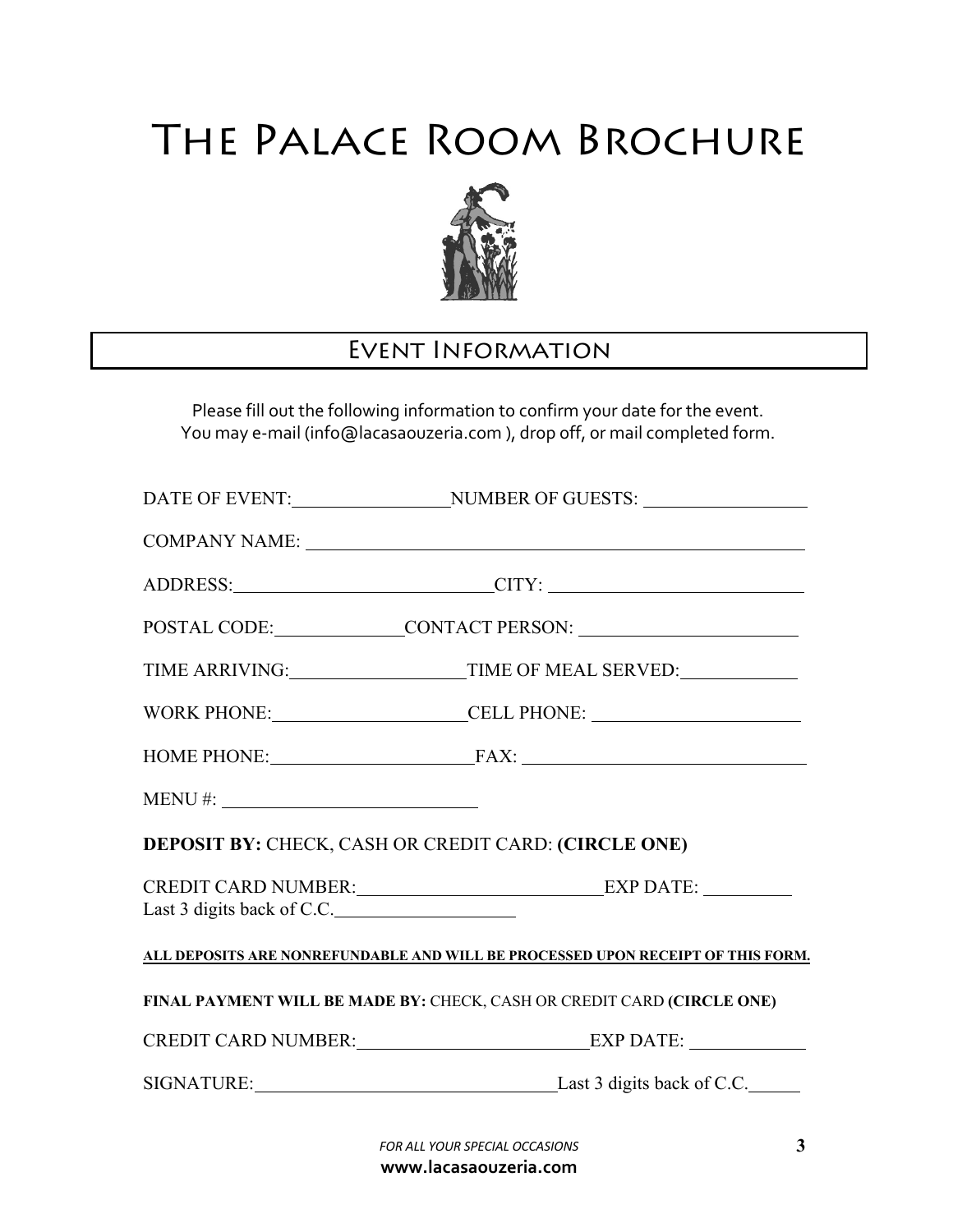

# Dinner Menu #1

The dinner will start with a Caesar salad. All entrées will be served with seasonal vegetables, rice pilaf and roasted potatoes.

Bougatsa, for dessert*, (a delicious traditional Greek vanilla custard, wrapped in filo pastry and then sprinkled with icing sugar and cinnamon)* coffee and tea are included.

The following are your entrée choices…

#### **Spanakopita Dinner…38**

~ Spinach, dill weed, and feta cheese hand wrapped in a flaky filo pastryand baked until golden brown.

#### **Beef Souvlaki…38**

Broiled chunks of marinated tenderloin skewered with onions & green peppers.

#### **Chicken Parmesan…38**

~ Fresh Fraser Valley grilled marinated chicken breast, housemade tomato wine sauce, parmesan, mozzarella, baked.

> A 18% gratuity and applicable taxes (GST) will be added. Prices subject to change.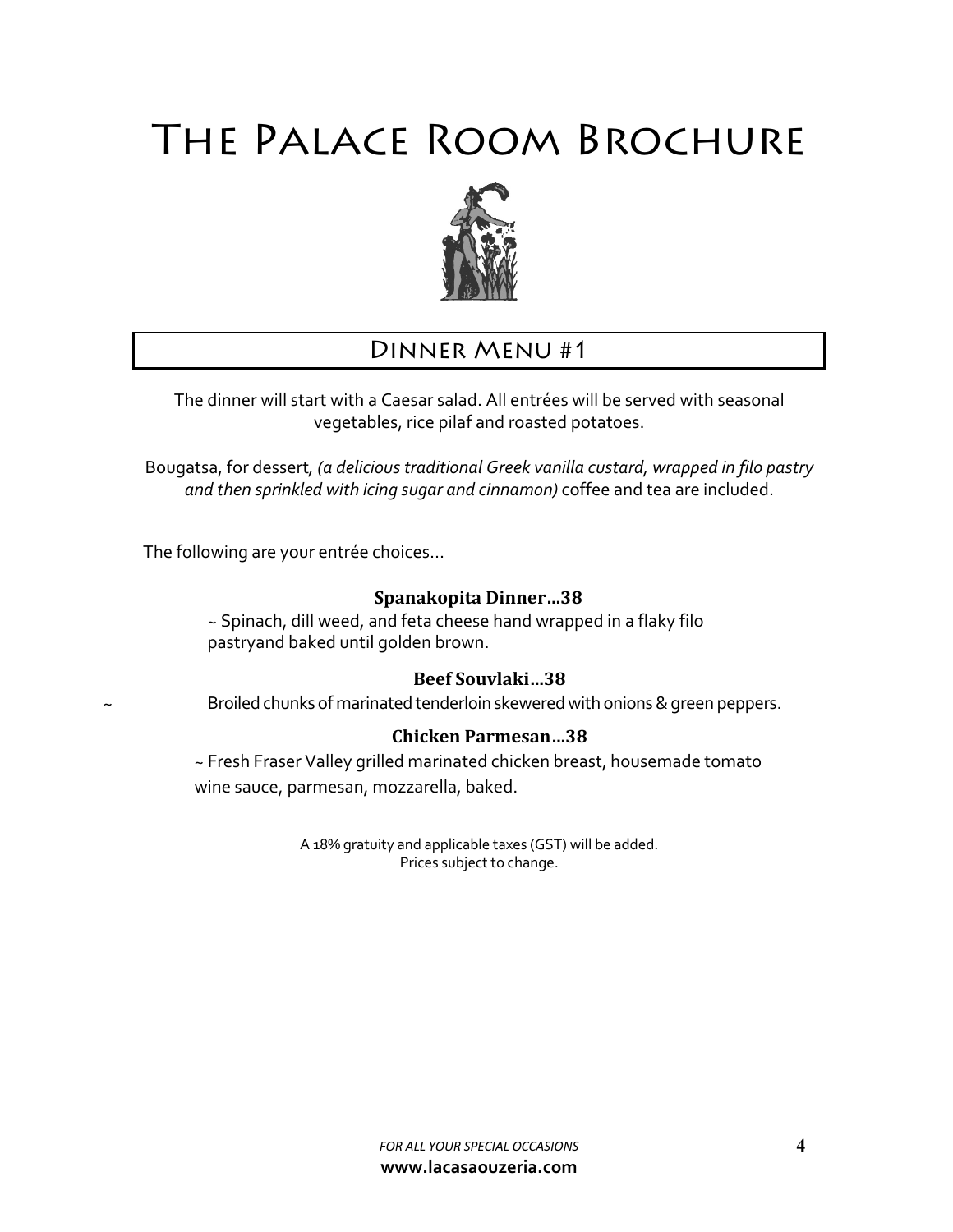# Dinner Menu #2

The dinner will start with Three Spreads and grilled pita, followed by a Greek salad. All entrées will be served with seasonal vegetables, rice pilaf and roasted potatoes.

Bougatsa, for dessert, *(a delicious traditional Greek vanilla custard, wrapped in filo pastry and then sprinkled with icing sugar and cinnamon)* coffee and tea are included.

The following are your entrée choices…

#### **Salmon Glaze…42**

Fresh wild sockeye Salmon broiled and finished with a honey lime sauce.

#### **Spanakopita Dinner…42**

~ Spinach, dill weed, and feta cheese hand wrapped in a flakyfilo pastry and baked until golden brown.

#### **Chicken Souvlaki…42**

~ Broiled chunks of marinated chicken breast skewered with onions & peppers.

#### **Village Pasta…42**

Kalamata olives, sun dried tomatoes, onions, feta, garlic, parmesan, spaghetti.

A 18% gratuity and applicable taxes (GST) will be added. Prices subject to change.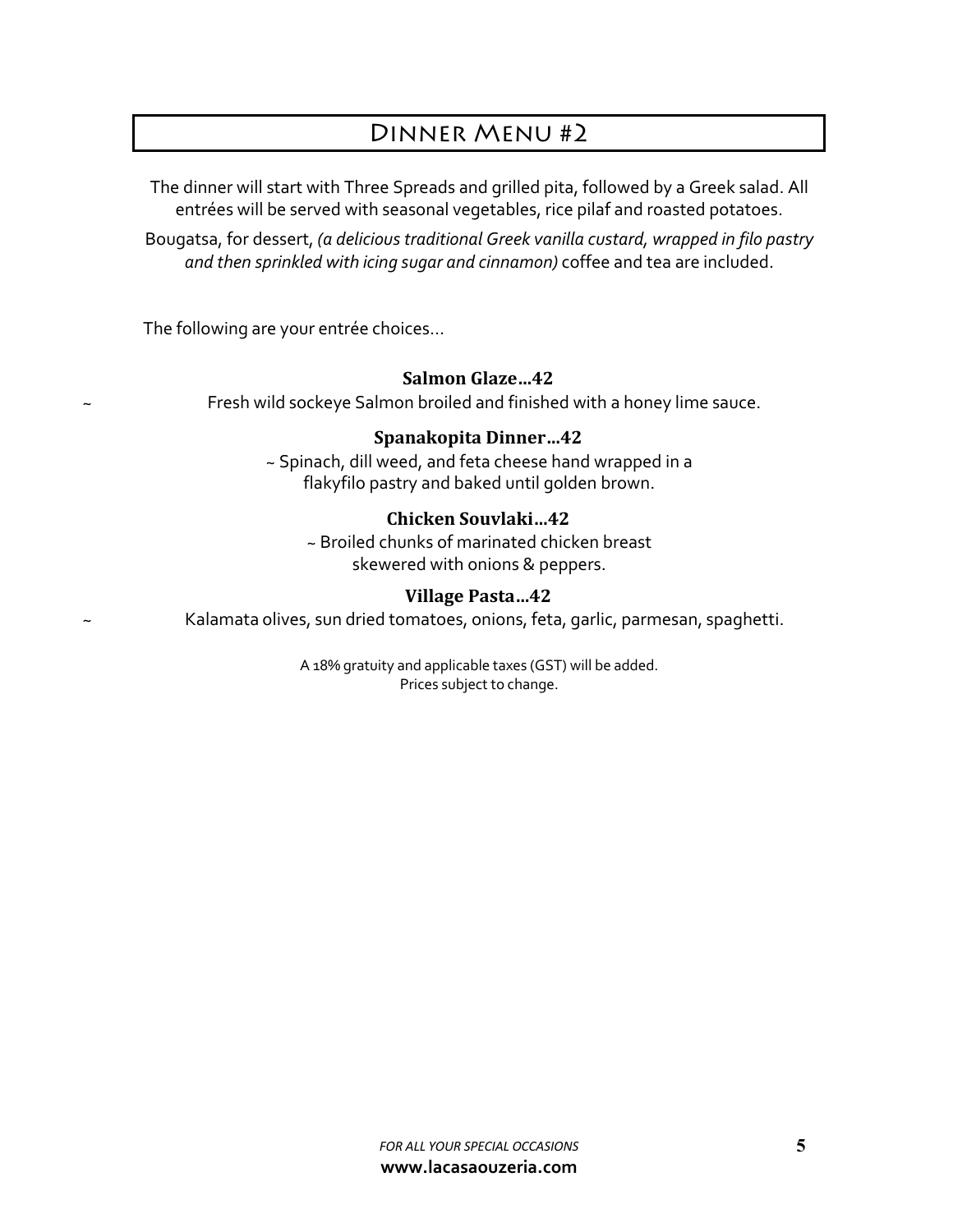# Dinner Menu #3

The dinner will start with Three Spreads and grilled pita followed by a Greek salad. All entrées will be served with seasonal vegetables, rice pilaf and roasted potatoes.

Bougatsa, for dessert, *(a delicious traditional Greek vanilla custard, wrapped in filo pastry and then sprinkled with icing sugar and cinnamon)* coffee and tea are included.

The following are your entrée choices…

#### **Greek Rubbed Ribs…52**

Danish baby back ribs, lemon, spices and herb rub. Very tasty!

#### **Solomos Sto Filo…52**

~ Fresh wild Sockeye salmon wrapped in filo pastry and stuffed with diced veggies, parmesan and macedonian feta. Baked until golden brown and finished with baby shrimp and a creamy dill wine sauce.

#### **Lamb Lemonato…52**

~ New Zealand slowly roasted shoulder of lamb marinated in Mama Jackie's herbs & spices. Topped with her housemade lemon mustard sauce.

#### **Chicken alla Grec…52**

~ Fresh Fraser Valley grilled marinated chicken breast, feta, mozzarella, tomato wine sauce.

> A 18% gratuity and applicable taxes (GST) will be added. Prices subject to change.

## Dinner Menu #4

The feast begins with Greek appetizer platters consisting of Artichoke hearts, Tzatziki, Homous, Feta, Kalamata Olives and fresh grilled pita.

Followed by a Greek salad.

Bougatsa, for dessert, *(a delicious traditional Greek vanilla custard, wrapped in filo pastry and then sprinkled with icing sugar and cinnamon)* coffee and tea are included.

**Main Course:** Consists of platters Ouzeria style. Each platter will consist of a little taste of Crete! moussaka, dolmades, beef souvlaki, lamb chops, kalamari, spanakopita, rice pilaf and roasted potatoes.

#### **60.00 per Person**

*FOR ALL YOUR SPECIAL OCCASIONS* **6 www.lacasaouzeria.com**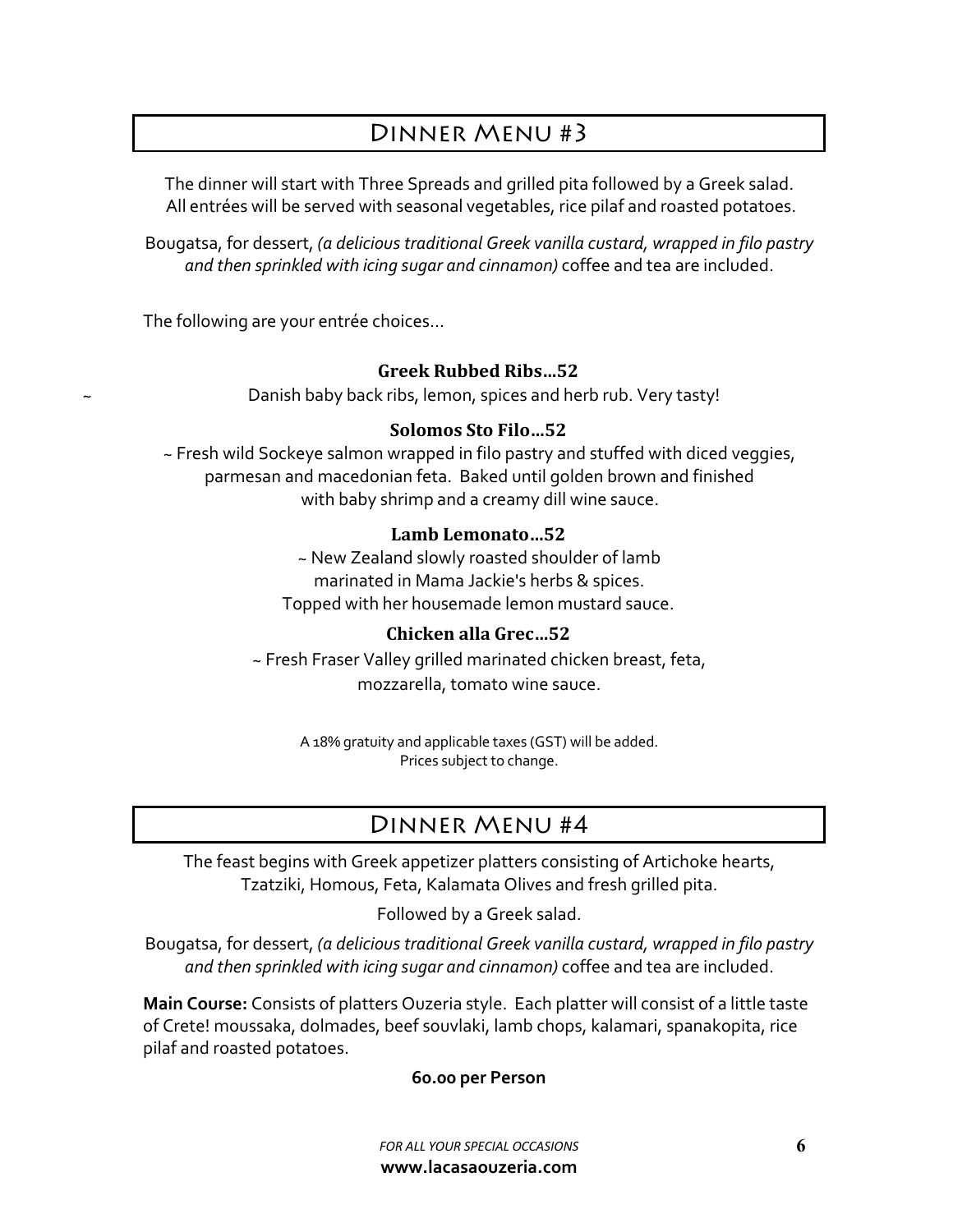A 18% gratuity and applicable taxes (GST) will be added. Prices subject to change.

The Portalakis Family highly recommends Retsina a 100% Greek product. It is not produced in any other part *of the world except Greece. Made for more than 3,000 years, this traditional Greek wine has been resinated treated with pine-tree resin. The resin givesthe wine a distinctively sappy taste.*

*Some people, mostly non-Greeks, say that Retsina, is an acquired taste. Others, say that Retsina has a flavor as"sappy and turpentine like".*

*We challenge you to try it! Because if you don't, you will never know what you are missing! The best is to try it in its native environment. Maybe then, you may well respond to it like a true Greek!*

## Dinner Menu #5

The feast begins with Uvetsi and grilled pita bread.

Followed by a Caesar salad topped with baby shrimp.

Bougatsa, for dessert, *(a delicioustraditional Greek vanilla custard, wrapped in filo pastry and then sprinkled with icing sugar and cinnamon)* coffee and tea are included.

Main Course: Consists of a seafood platter of kalamari, eight ounces of lobster tail, solomos sto filo, tiger prawns, sea scallops and rice pilaf and roasted potatoes.

\$ Market Price \$

A 18% gratuity and applicable taxes (GST) will be added. Prices subject to change.

## Dinner Buffet

We will sit with you and prepare a dinner buffet that will suit your budget and occasion. Please note buffets require 40 or more guests.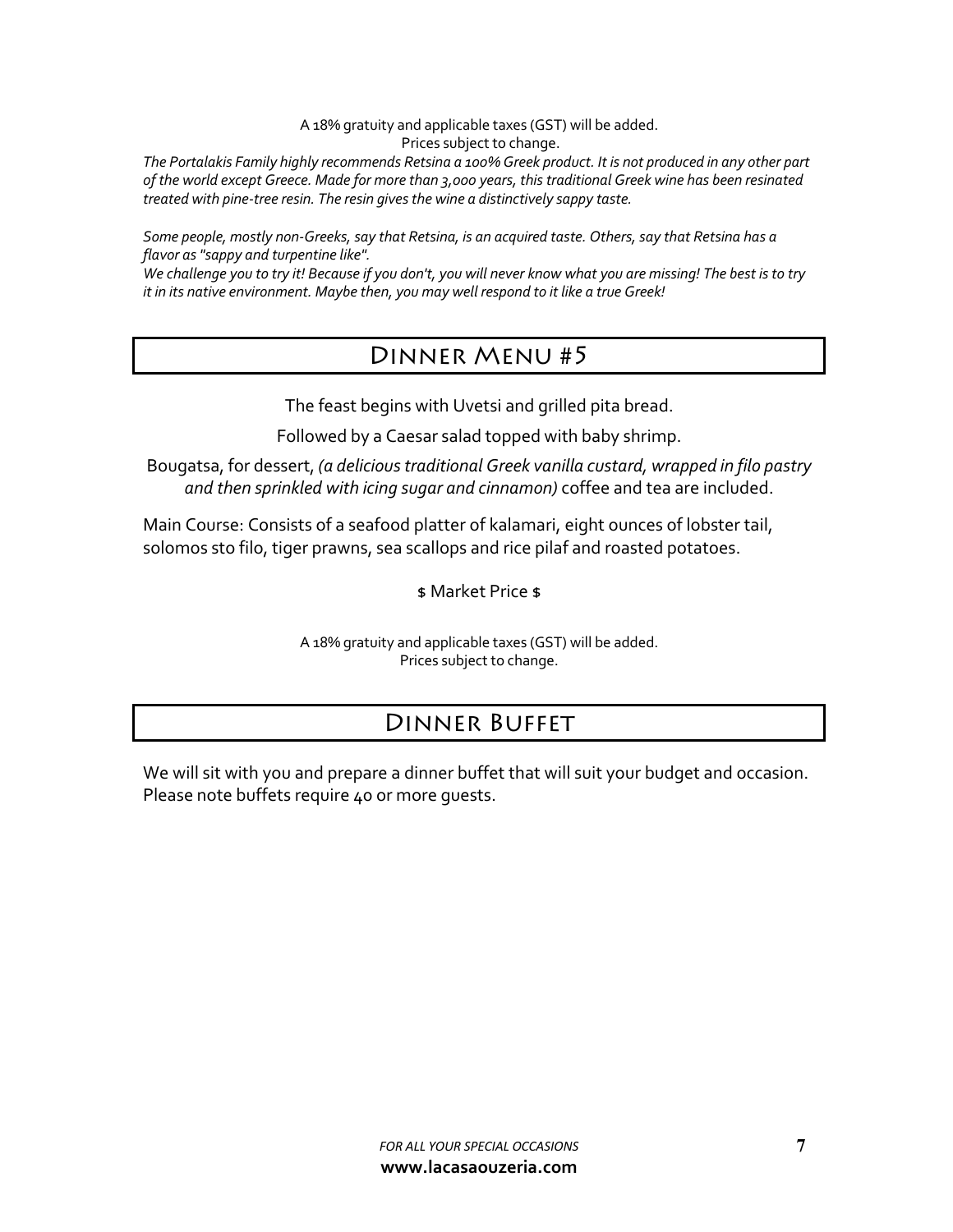

# **POLICIES**

The Portalakis Family and Staff at La Casa Ouzeria Restaurant are committed to bring you the finest quality of service and food. Our attention to detail affords you the complete assurance that all commitments will be carried out on schedule to your complete satisfaction. So, you and your guests will have a well-organized and memorable event, we ask that you adhere to a few basic guidelines.

## **MENU SELECTIONS**

Please remember to submit your menu selections at least one week prior to your event. Please select only one menu option for your entire group. If you have any children attending, please contact your coordinator regarding a special menu. If there are any food allergies, please let us know so we can make special arrangements.

La Casa Ouzeria Restaurant caters your complete menu. No other food or beverage items may be brought in because of the possibility of temperature abuse in transporting food, which may result in unsafe food. We highly discourage and even disallow some foods to be taken home. This policy has been initiated to address the Ministry of Health's concerns on food borne illnesses.

## **PRICES**

The listed prices are current rates and may be subject to change. Definite prices will be confirmed 7 days prior to your function.

### **TAX & GRATUITY**

All menu prices are subject to applicable sales taxes, 5% G.S.T., as well as a minimum 18% gratuity. Gratuities are not the property of any one employee and will be dispersed at the discretion of management.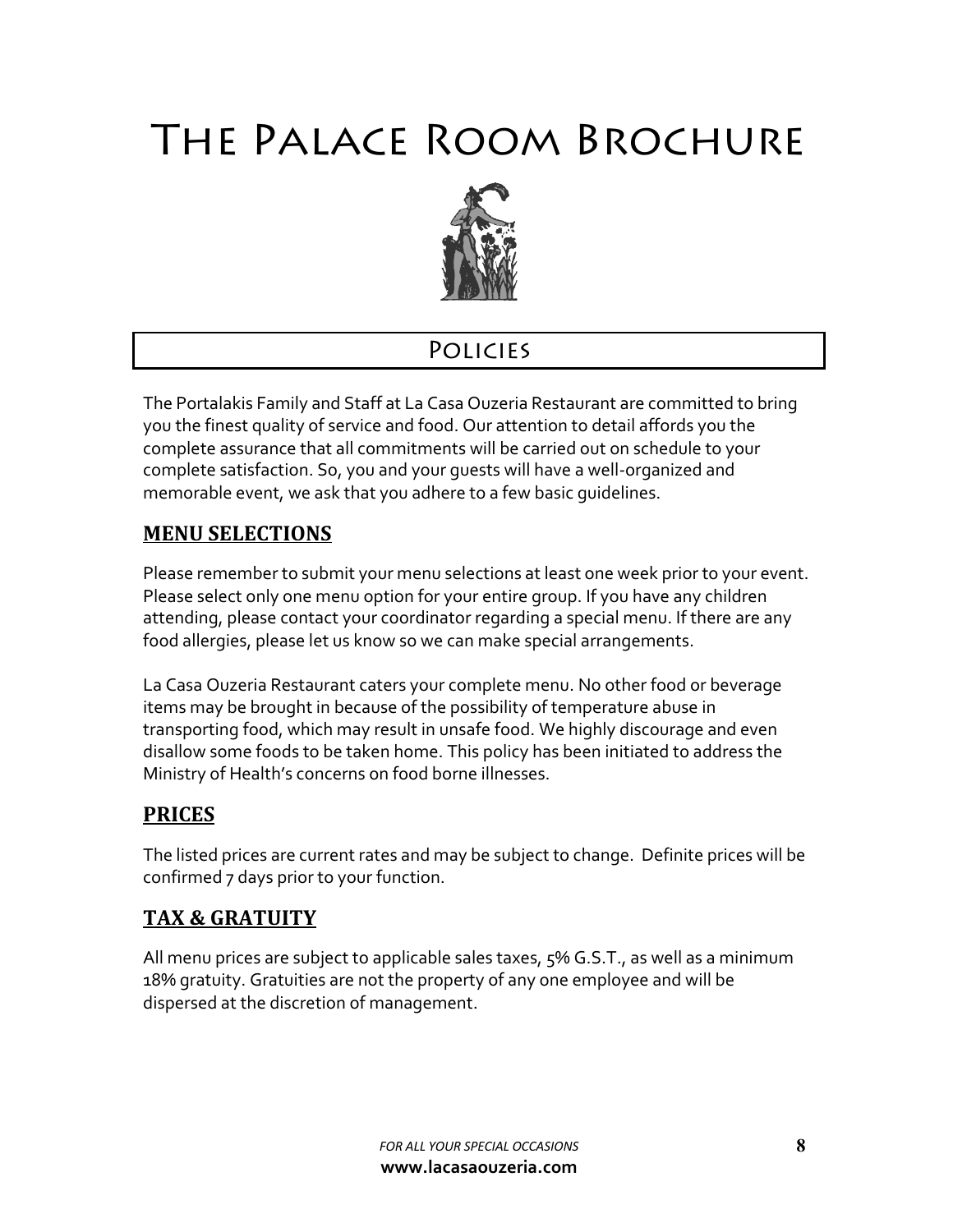### **FINAL COUNT**

Special occasion charges are based on the number of guests. To allow our staff time to make full preparations, it is very important that you notify the coordinator of the exact number of guests 72 hours prior to the date of your event. Please note that you will be charged for the number of guests specified, even if the actual attendance is lower. In the event that additional guests arrive, it may be necessary to substitute menu items, which may result in service delays.

## **DEPOSITS & PAYMENTS**

To guarantee your reservation, you will need to submit a \$100 non-transferable, nonrefundable deposit 14 days prior to your reservation date. All payment is due at the conclusion of your occasion for the guaranteed guest count plus any additional guests.

## **CANCELLATIONS**

La Casa Ouzeria Restaurant reserves the right on any cancellation less than two weeks prior to the function date, to charge the standard room rental and/or loss of deposit. Groups without a deposit will be assessed a cancellation fee equal to the room charge coinciding with the amount of space held. We also reserve the right to cancel any noncatered event and to refund all the deposit or payment.

## **MEETINGS & OTHER EVENTS**

The Palace Room must be guaranteed with a credit card or check prior to meetings and other events.

### **FOOD & BEVERAGE**

All food and beverage purchases are only for consumption on the premises in the assigned function area. No food or beverages are allowed to be brought into The Palace Room by patron or patron's guests. Nor may any leftover food or beverage leave the Palace Room at the end of the function. La Casa Ouzeria Restaurant adheres to all provincial and local laws regarding food and beverage purchase and consumption.